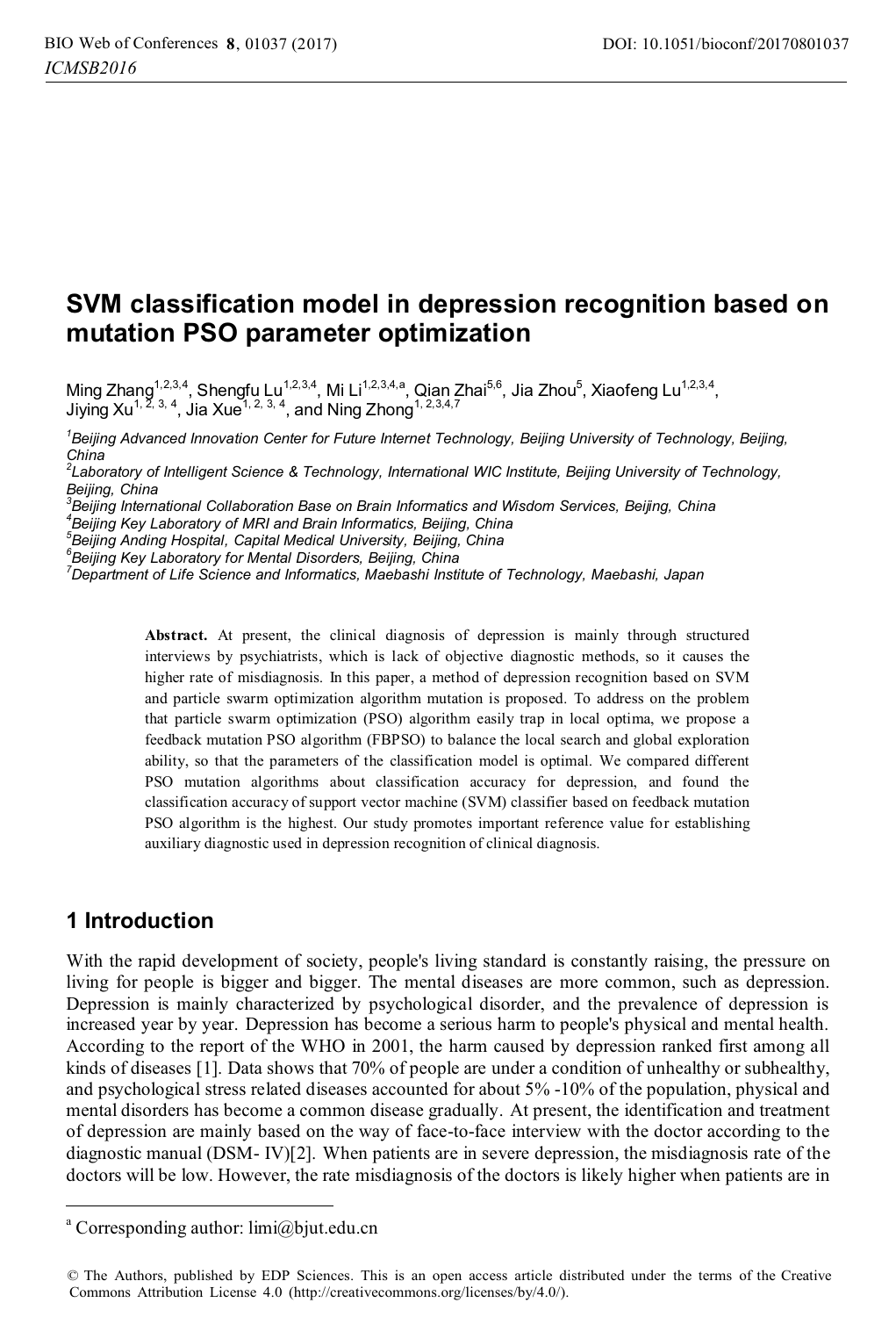mild depression. What's more, even some healthy people may be misdiagnosed and they get wrong medicine. The reason is that the experience of doctors has great impact on the identification of depression. Therefore, the auxiliary diagnosis of depression is very important.

At present, many medical devices have been used in auxiliary diagnosis depression, such as EEG (electroencephalo-graph) and fMRI (Functional Magnetic Resonance Imaging) [3]. The EEG can acquire the signal data of the cerebral cortex. Some sensors will be placed on the patient head while collecting data. After receiving the signal from the sensors, the signal will be amplified and converted into the waveform by amplifying system. Under normal circumstances, the waveform of the EEG follows certain regularity. The regularity will be destroyed and the waveform will be changed, when the cortical lesions. Accordingly, through analysing the waveform of the EEG, it can be used in auxiliary diagnosis depression. In addition, the fMRI is also a common auxiliary diagnosis method. The fMRI can observe the brain activity in during the cognitive task process, when combing with the blood oxygen level dependence and the echo planar imaging technology, which is different from the EEG. What's more, the fMRI is a non-invasive and no radiation exposing auxiliary diagnostic method. However, the fMRI can't achieve the purpose of diagnosis depression.

The eyes are the source of emotion. The reason why eyes can express emotion is because of the expansion and narrowing of the pupil, the rotation of the eyeball and the gaze of the eyes. People's thoughts and emotions are related to the changes of pupils closely, and an unpleasant stimulus can invoke pupillary constriction [4]. Contrarily, the pleasant stimulus will make the pupil expand. Therefore, the changing of pupil is a sign of the activity of central nervous system. Data shows that the patients of depression with the features of gazing the positive emotional information (such as happy expression) less and gazing negative emotional information (such as sad expression) frequently [5]. Accordingly, we can know people's emotional state by tracking the attention of a person's bias attention, the rate of pupil diameter, the saccadic slope and other visual information.

We will use an infrared eye tracking device Tobii T120 to obtain the visual information and the pupil size changes related to cognition, and then we use support vector machine (SVM) and the particle swarm algorithm to extract and classify the collected features to achieve the purpose of diagnosis of depression. The parameters in the SVM have great influence on the accuracy of data recognition, and setting the reasonable parameters of the SVM will improve the recognition accuracy effectively.

Based on above description and discussion, the main purpose of this paper is to optimize the parameters of the SVM by using an improved particle swarm optimization algorithm, so as to improve the recognition accuracy of the SVM. First, a feedback mutation particle swarm optimization algorithm is proposed in this paper. Then, we use the proposed particle swarm optimization algorithm to optimize the parameters based on radial basis function function (RBF) of the SVM. Last, we use the optimized SVM to classify the data of depression patients, and the result proves our proposed method is effective.

### **2 PSO algorithms**

Particle swarm optimization (PSO) algorithm is a swarm intelligence algorithm which is proposed by Eberhart and Kennedy [6]. It is a kind of optimization algorithm based on iteration. At the beginning of the algorithm, the speed and position of the particles are required to be randomly initialized. Then the particles try to find the optimal solution by iterating in the solution space. In PSO, each particle is flying at a certain speed in *D* dimension of the search space. The position of the *i*th particle is expressed as  $x_i = (x_{i1}, x_{i2},...,x_{iD})$ , where  $x_{id} \in [popmin, popmax]$ , *d* is the dimension of the search space and  $d \in [1,2,...,D]$ . *pop<sub>min</sub>* and *pop<sub>max</sub>* are the minimum and maximum value of the search space. The velocity of the *i*th particle is expressed as:  $v_i=(v_{i1},v_{i2},...,v_{id})$ , where  $v_{id} \in [v_{min},v_{max}]$ ,  $d \in [1,2,...,D]$ , and  $v_{min}$  and  $v_{max}$  are the minimum and maximum value of the velocity of the particle.

The position  $x_i$  and velocity  $v_i$  of the particles are updated by the following equations:

$$
v_{ij}(t+1) = v_{ij}(t) + c_1 r_1 [pbest_{ij}(t) - x_{ij}(t)] + c_2 r_2 [gbest_j(t) - x_{ij}(t)]
$$
\n(1)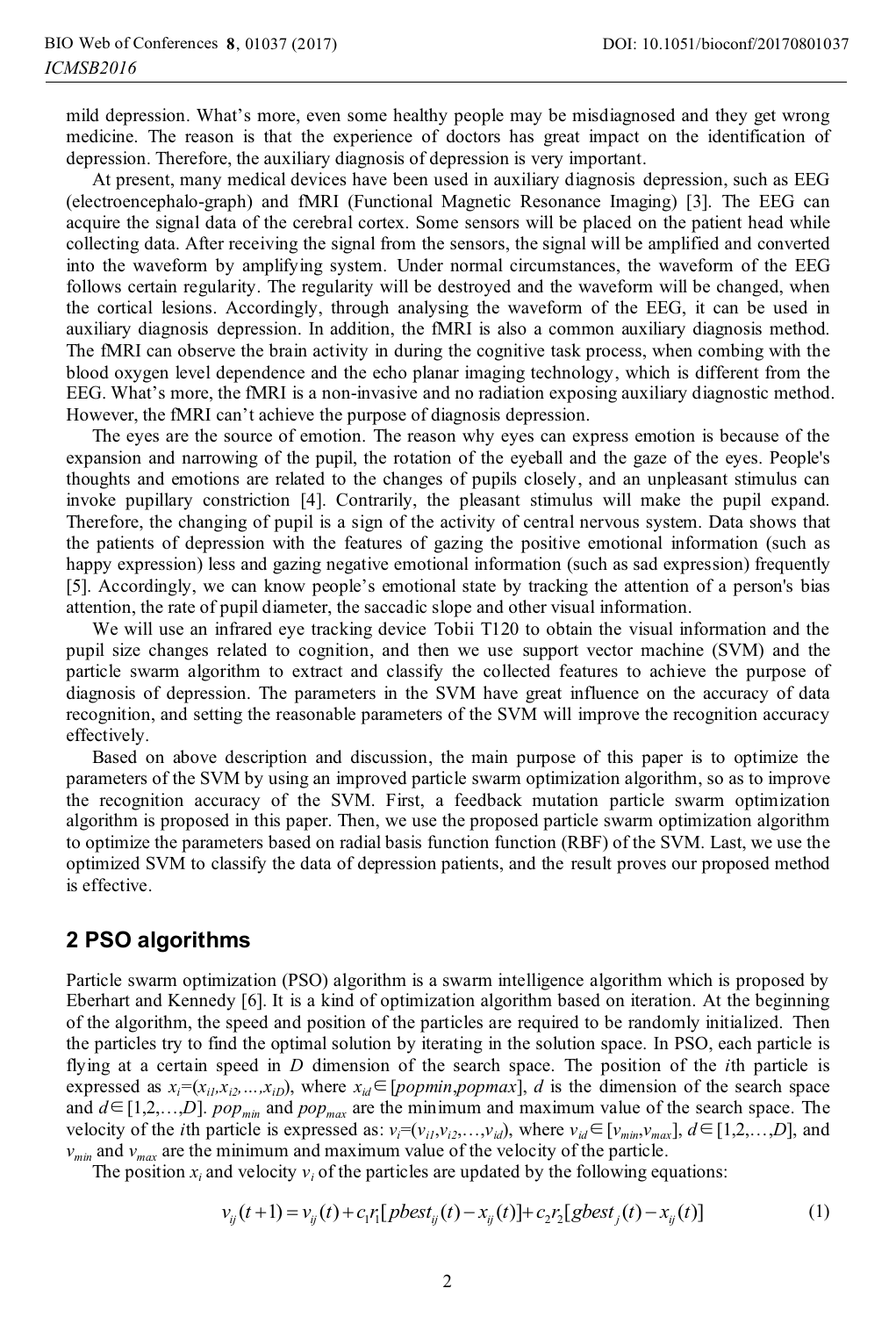$$
x_{ij}(t+1) = x_{ij}(t) + v_{ij}(t+1)
$$
 (2)

where *i* denotes the *i*th particle, *j* denotes the *j*th dimension of particles, *t* denotes iteration,  $v_{ij}$  denotes *j*th dimension velocity of *i*th,  $x_{ij}$  denotes *j*th dimension position of *i*th, *pbest<sub>ij</sub>* is the jth dimension of the best previous position of the particle itself and *gbestj* denotes the *j*th dimension of the best previous position of all particles in the swarm.  $c_1$  and  $c_2$  are the acceleration parameters, both  $r_1$  and  $r_2$ are randomly numbers and they change in [0,1].

#### **2.1 Mutation PSO algorithm**

The PSO algorithm need set only few parameters, and it convergences fast, but it falls into local optimum easily. In order to avoid the shortcomings, many new methods are proposed. Such as Natsuki and Higashi promoted a Gaussian mutation PSO algorithm [7]. The Gaussian mutation of the basic idea is that the position of the particle will be changed when the particle *i* fall into the local optimum. The change method for the position of particle is adding a distribution of Gaussian values to original position. Through the Gaussian mutation, particles jump in the vicinity of the original position, to a certain extent, improving the particles' ability to jump out of the local optimal position. In addition, there are many variants of Gaussian mutation, such as Zhan D et al. introduced Gaussian cloud learning strategy [8].

The probability density function image of Gaussian distribution is characteristic with both ends are narrow, high in the middle so that the mutation particles will not have large change when the Gaussian mutation is used. For this reason, Wang H et al. proposed a Cauchy mutation algorithm [9]. The Cauchy mutation also disturbs the position of particles, but the difference is the method of disturbance which adds a value of Cauchy distribution to the original position.

The probability density function of the Cauchy distribution is a relatively smooth strip, which has the characteristics of both ends of large and middle small. This leads to return a larger probability of Cauchy distribution, which makes the position of particles have a larger change on the original basis. Therefore, the Cauchy mutation has a strong ability of disturbance, which is more suitable for longdistance jump. In order to reduce the variation of long range hopping and to better control the jump distance of the particles, Zhang L et al. added a scaling factor on the basis of Cauchy PSO mutation [10].

Dirk Brockmann found Levy flight pattern [11]. From the distribution point of view, Levy flight is most of the value changes in a small range, but it also produces a long distance occasionally. The small probability time may bring great influence. Based on this feature, Hakl H and Uğuz H applied Levy flight pattern to particle swarm optimization [12]. Because most cases of the Levy flight pattern moves in a small range, and produce a long-distance movement occasionally. On the one hand, it is advantageous for the fine search in a small range; on the other hand, it can generate long range hopping for the particles which trapped in the local optimum. However, such a large range of jump phenomenon is accidental, and the stability of the algorithm needs to be improved.

The Gaussian mutation changes the range of particle position smaller, and the Cauchy mutation have great change to the particles position, Levy mutation can also bring a large range to change the location of the particle but with chance. Wang H et al. used an adaptive method combines the three mutation algorithm to balance the influence of this three mutation algorithm on the movement of the particle position [13]. Although this method combined with three mutation algorithm, in the process of, it also changed the particle population optimal location. As we all known, the particles move toward the optimal position of the population in the process of iteration, the convergence speed of the algorithm is decreased because of the change of the population optimal position. Similarly, Nishio T et al. used the individual best position on the mutation strategy [14].

Andrews, P. S. adapted a random mutation algorithm [15]. The mutation idea was that when the population of the global optimal particle continuous N generation is not improved, then use the particle mutation operation to generate a new "social part" learning sample. However, the position of the particles in the mutation operation is not in accordance with a certain distribution, but randomly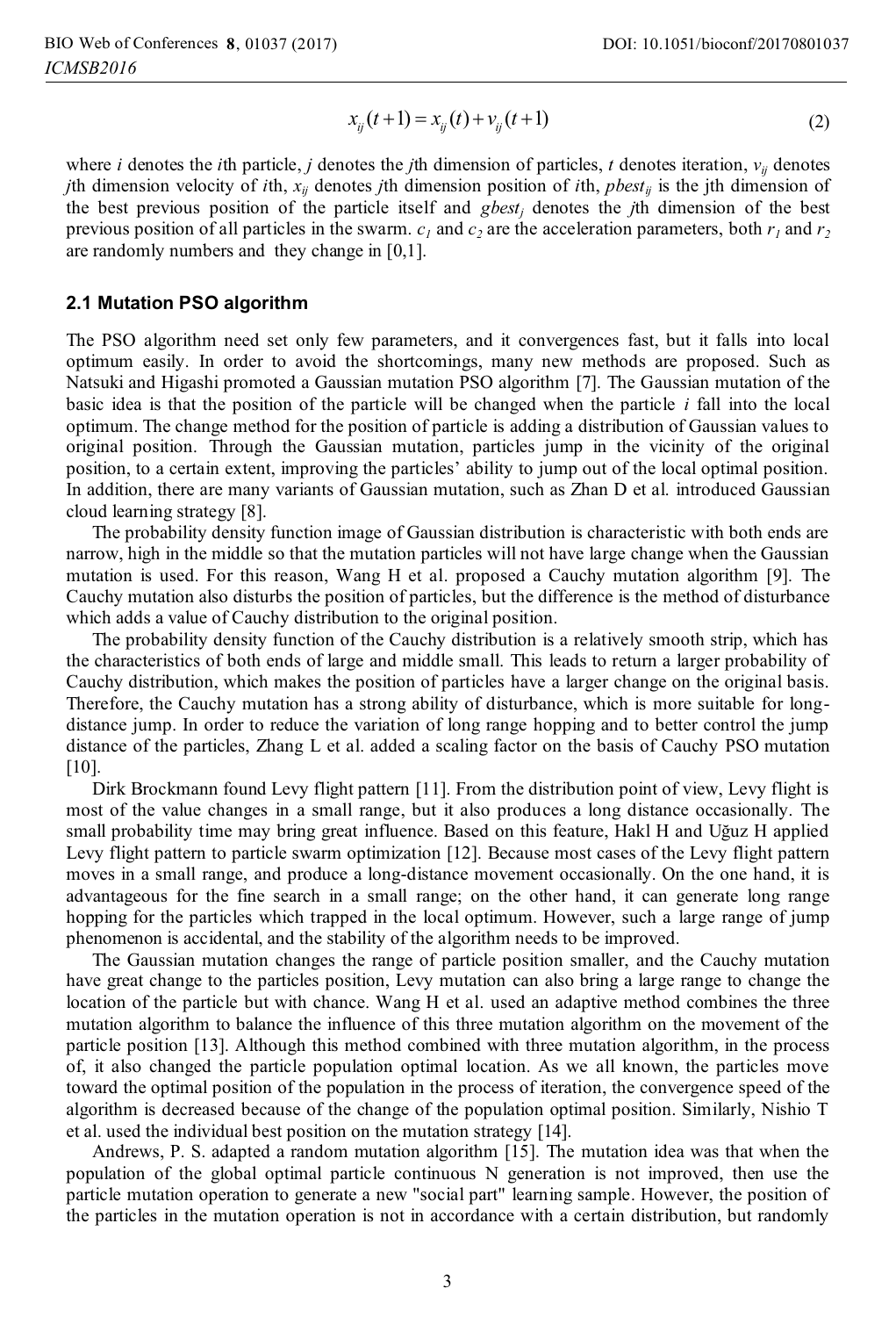selected location in the search area. Through the mutation operation, particles distribution is more extensive and location diversity has been promoted. To some extent, avoiding the particles fall into local optimal solution. However, it's so random on the particles position mutation, the speed of particles convergence slow down.

Beyond all that, there are also many other improvement methods. Such as Dong w et al. [16] used adaptive mutation strategy, Ngo T T et al. [17] proposed extraordinary motion for particles in the PSO all got better results.

#### **2.2 Feedback mutation PSO algorithm (FBPSO)**

All the above mutation algorithms, to a certain extent, improve the ability of particles jump out of the local optimum solution [7, 9, 12, 13, 15]. However, these algorithms don't consider the information of the particles in the population when the particles are mutating. Therefore, this paper presents a feedback mutation particle swarm optimization algorithm. We use the fitness's feedback of particles to balance the global exploration and local search.

The fitness value particles can reflect the current state of particles, and fitness is also a kind of judgment whether particle swarm convergence property. Therefore, this paper uses particles' average fitness value as the condition to decide when particles need to mutate. The mutation thought is that if the current particle's fitness less than the average fitness, indicating where the particle position is better, but the better position may be a local optimization. So select a portion of the particles from these particles to mutate.

The formula of the particle's average fitness is defined as follows:

$$
fitness(i) \leq fitness \, avg \tag{3}
$$

$$
fitnessavg = \frac{\sum_{i=1}^{s} fitness(i)}{s}
$$
 (4)

where *s* denotes population size, *fitness*(*i*) denotes fitness of *i*th particle, *fitnessavg* denotes average fitness of all particles in swarm.

Then, we select some of particles mutate, and the selection method is as follows:

$$
rand() \le P_u \tag{5}
$$

$$
P_u = 1 - t/T \tag{6}
$$

where *t* denotes current iteration, *T* denotes total number of iterations, *rand*() is a random value uniformly distributed in [0, 1].

The condition (3) is used to judge the convergence of the population, The condition (5) is used to choice which particle to make mutate. If the two conditions are met,we will mutate the particle. The mutation formula is defined as follows:

$$
x_i' = x_i + \beta \cdot x_i \tag{7}
$$

$$
\beta \sim N(0, \sigma^2) \tag{8}
$$

$$
\sigma = \sqrt{\frac{fitness(i) - fitnesszbest}{fitnessavg - fitnesszbest}} + 0.1
$$
\n(9)

where  $x_i$ <sup>'</sup> denotes the after mutation position of *ith* particle.  $x_i$  is position of current particle.  $\beta$  obeys Gaussian distribution the expectations of 0, the standard deviation is *σ*. *fitness*(*i*) denotes fitness of *i*th particle. *fitnesszbest* denotes the best fitness in the whole swarm. If the *fitness*(*i*) become larger, we can find *σ* is larger in formula (9), it means the larger standard deviation of Gauss distribution. At this time, the probability density image of Gauss distribution is relatively flat, the distribution is more dispersed, and the possibility of obtaining greater value is increased. The position of the particle will change in a large range, which can complete the long distance movement of the particle position to improve the ability to jump out of the local optimal solution. On the contrary, if the *fitness*(*i*) become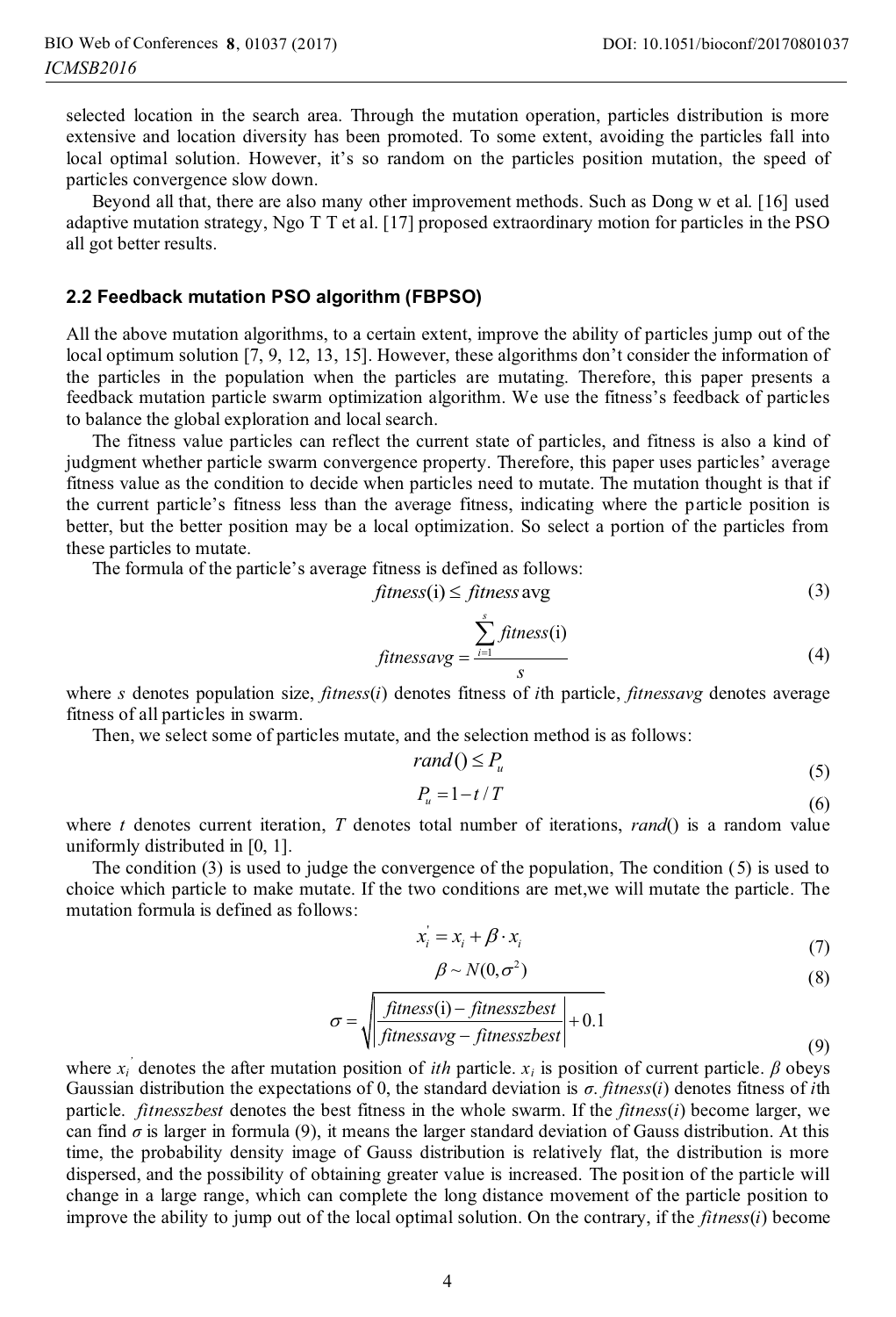smaller, we can find  $\sigma$  is smaller in formula (9), at this time, Gauss distribution probability density image is taller, distribution is relatively concentrated, the possibility of getting a larger value is declined. The position of the particle will change in a small range, and the particles can complete fine search near the optimal solution.

The mutation method that we propose controls the global exploration and local search ability by using the fitness feedback of current particle.

# **3 Depression Recognition Methods Based on PSO and SVM**

#### **3.1 Methods**

In this study, 48 subjects, including 24 patients with depression and 24 healthy subjects whose gender, age and education level are similar, participate in the study. The experiment materials are obtained from the international standard expressions library, the NimStim set of facial expressions [18]. We selected 36 people's (18 males, 18 females) three types (happy, sad and neutral) expressions. During the experiment, we use infrared vision eye tracking systems (Tobii T120) to record eye related information. We identified a total of five features, including bias positive attention,bias negative attention, the rate of positive pupil diameter, the rate of negative pupil diameter and the positive saccadic slope. The total number of subjects is 1728, including 864 depressed and 864 healthy subjects.

We used SVM classifiers based on the RBF to classify depressed and healthy subjects, with the SVM penalty coefficient C and parameter g. For any two models, different (C, g) values will produce a different recognition promotion. During parameter selection and optimization, we chose the highest recognition promotion of  $(C, g)$  as the optimal parameter values.

#### **3.2 Feature Selection**

There are many methods for selecting features, including entropy, probability distribution, and reparability criterion based on statistical tests. In this paper, we used statistical methods to judge the classification indicators. In the features of the normal group and the patient group, if the feature is significant difference, it can be used as the feature of classification. Before selecting feature, we also cleared exception data, for example, we cleared beyond three times the standard deviation range data. What's more, in order to unify the dimension of data, we normalized the data.

Generally, training sets should account for 70%-85% of the total sample, and we use 75%. We divided the data into training set and test set. The training set is 1296, including 648 depressed and healthy subjects. The test set is 432, including 216 depressed and healthy subjects.

The experiment platform is lenovo G470 PC, 64-bit Windows 7 operating system, the CPU is Intel core i32350M, and it's frequency is 2.30 GHz, memory is 4GB. In experiment, we use LIBSVM toolkit to test the ability of the six kinds of PSO algorithm in optimizing the parameters of the SVM base on MATLAB R2010b.

#### **3.3 Parameter Optimization based on Mutation Method**

In order to analyze the effect of FPSO, in this paper, we use different mutation algorithm to compare with FBPSO. In the experiment, we compare PSO (particle swarm optimization)[7], GPSO(Gaussian mutation particle swarm optimization )[9], HPSO(Cauchy mutation particle swarm optimization)[12], LFPSO(Levy flight particle swarm optimization)[13], RPSO(Rand mutation particle swarm optimization)[15] and FBPSO(Feedback mutation particle swarm optimization) total six algorithms to optimize the parameters of SVM. The six mutation algorithms are shown in Table 1: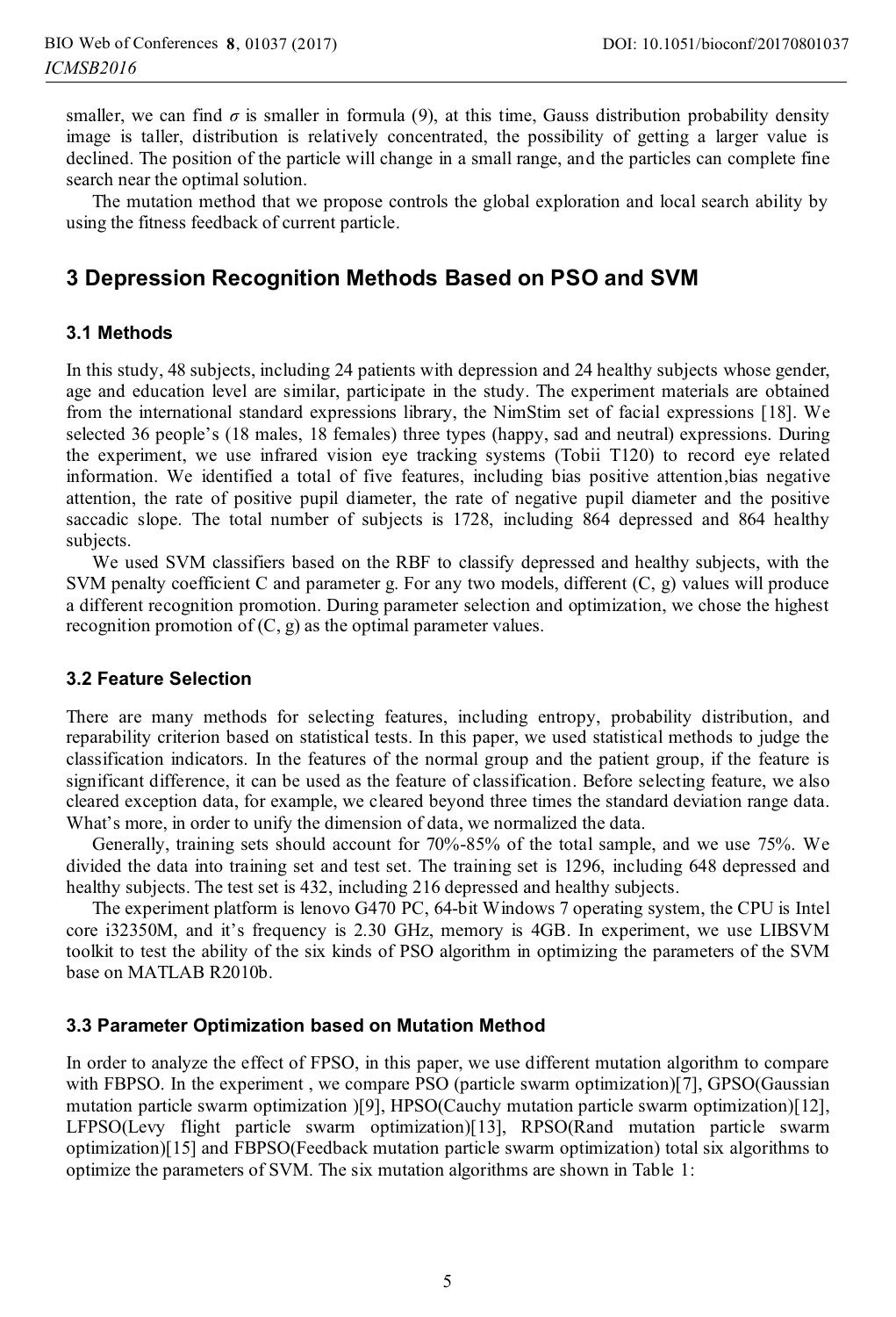| Algorithm    | Mutation                                                                                                                                |  |  |  |
|--------------|-----------------------------------------------------------------------------------------------------------------------------------------|--|--|--|
| <b>PSO</b>   |                                                                                                                                         |  |  |  |
| <b>GPSO</b>  | $x_i = x_i(1 + Gaussian(\sigma))$                                                                                                       |  |  |  |
| <b>HPSO</b>  | $x_i = x_i + Cauchy(\sigma)$                                                                                                            |  |  |  |
| <b>LFPSO</b> | $x_i = x_i + S$<br>$S = \alpha + Lev(y(\beta))$                                                                                         |  |  |  |
| <b>RPSO</b>  | $x_i = x_i + (pop_{max} - pop_{min}) \cdot r$                                                                                           |  |  |  |
| <b>FBPSO</b> | $x_i = x_i + Gaussian(\sigma) \cdot x_i$<br>$\sigma = \sqrt{\frac{\text{fitness}(i) - \text{fitness}zbest}{\text{fitness}zbest}} + 0.1$ |  |  |  |

|  |  |  | <b>Table 1</b> different mutation algorithms |
|--|--|--|----------------------------------------------|
|--|--|--|----------------------------------------------|

In this paper, the FBPSO algorithm process is as follows:

Step 1: Initialize the position and velocity of the particles, set the size of the population and the number of iterations.

Step 2: Train the SVM model based on the parameters *C* and *g*, compute the classification accuracy.

Step 3: Compute the fitness values of all the particles.

Step 4: Update the personal best and global best values.

Step 5: Update the particle's speed and position.

Step 6: Calculate *fitness*(*i*) and *fitnessavg*, if *fitness*(*i*) ≤ *fitnessavg* then continue, else goes to Step9. Step 7: If *rand*( $) \le P_u$  then continue, else goes to Step9.

Step 8: Calculate  $\sigma$  according to the formula (9) and make the mutation according to the formula (7).

Step 9: If the maximum number of iterations is reached then continue, else jump to step 2.

Step 10: Output the parameters *C* and *g*.

## **4 Comparisons of the Results from Different Mutation Algorithms**

The experiment results of different mutation algorithms are shown in Table 2.

#### **4.1 Comparison of the classification accuracy**

From the Table 1, we can see that the classification accuracy of the original PSO classifier without mutation is lowest, it's 85.65%. After adding the mutation strategy, the recognition accuracy of all the classifiers is improved, which shows that the mutation strategy improve the ability of jumping the local optimal solution. In all the mutation algorithms, the classification accuracy of RPSO is lowest. The main reason is that the RPSO adapt random mutation strategy, which leads to the position of particles disperse after the mutation, and affects the final classification accuracy. In this paper, the classification accuracy of FBPSO algorithm is the highest, and it is proved that the improved algorithm is beneficial to balance the global exploration and local search.

#### **4.2 Comparison of the programs running time**

By comparing the running time of PSO and other mutation algorithms, the without mutation PSO algorithm and other mutation algorithms except RPSO of the runing time is almost the same. The running time of RPSO algorithm is the longest, which shows that the convergence time of the algorithm is affected by the random mutation strategy. The running time of GPSO algorithm is the shortest, which shows that the *Gaussian* mutation, to a certain extent, accelerate the convergence of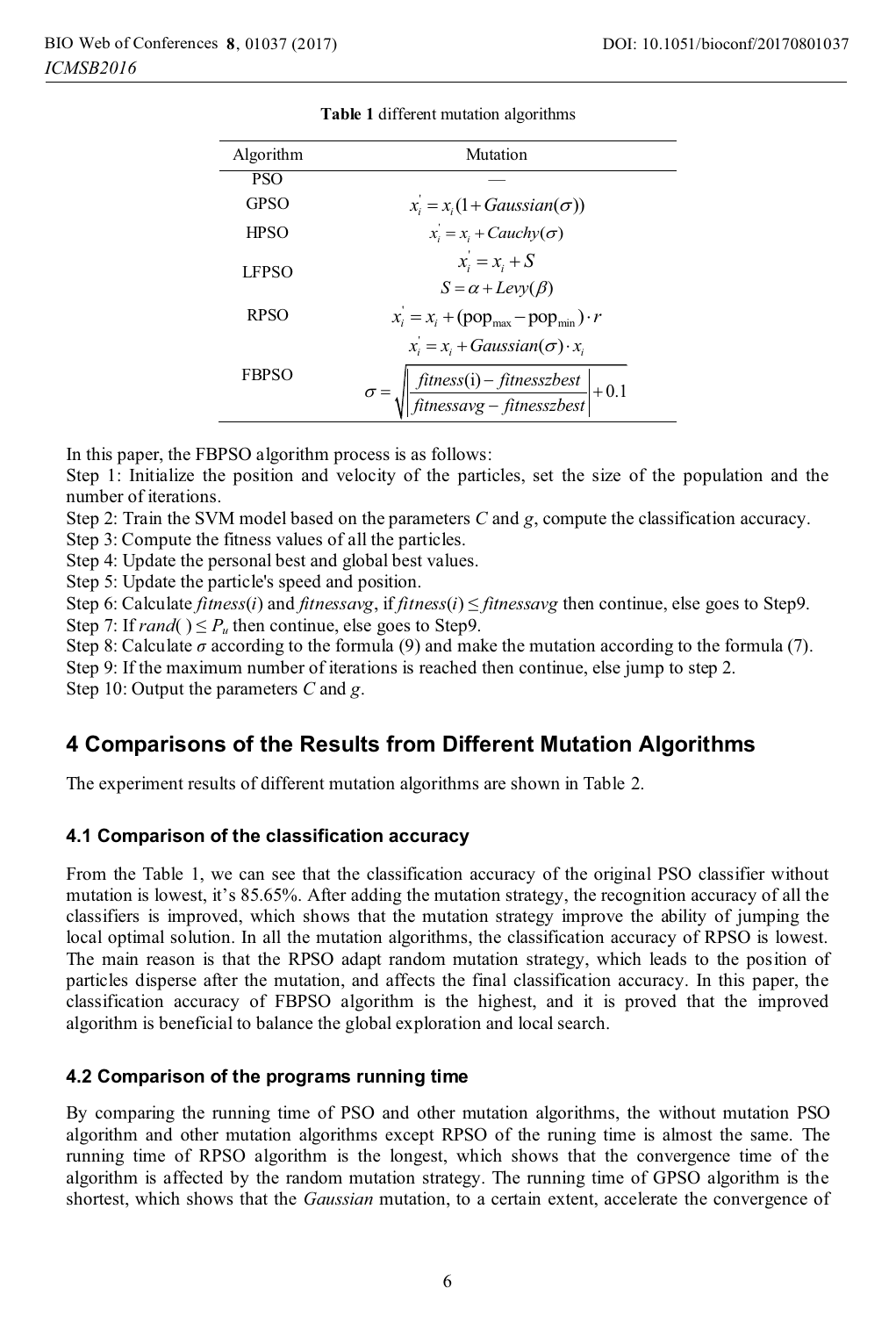algorithm. In this paper, the running time of improved FBPSO is the second. It shows that using fitness feedback of to adjust the position of the particles can improve the convergence of the algorithm.

| Algorithm    | C      | g      | Accuracy $(\% )$ | Running time $(s)$ |
|--------------|--------|--------|------------------|--------------------|
| <b>PSO</b>   | 2.2141 | 3.6930 | 85.65            | 559.66             |
| <b>GPSO</b>  | 2.3327 | 3.2975 | 86.34            | 541.52             |
| <b>HPSO</b>  | 2.3526 | 3.2948 | 86.13            | 585.77             |
| <b>LFPSO</b> | 2.6811 | 3.2562 | 86.36            | 578.53             |
| <b>RPSO</b>  | 2.3448 | 3.3352 | 86.11            | 892.71             |
| <b>FBPSO</b> | 1.9884 | 3.5110 | 88.56            | 552.07             |

**Table 2** Results of different algorithms

## **5 Discuss and Conclusion**

In this paper, the feedback mutation particle swarm optimization (FBPSO) improves the classification accuracy after it's applied to the SVM classification model. Furthermore, the running time of the algorithm needs less time than other algorithms except the *Gaussian* mutation (including *Cauchy* mutation, *Levy* mutation and *Rand* mutation algorithms). On the one hand, this paper improves the PSO algorithm through the mutation of the position of particles. In addition to the mutation PSO algorithm, the inertia weight, the accelerating factor and other parameters can also influence the updating formula of particles directly. If these parameters are selected properly, they will also have a great influence on convergence accuracy and convergence time of particles [19]. Therefore, the particle velocity updating formula can also be improved [20]. On the other hand, this paper classifies the data of depression recognition based on the SVM classification model, if we use the other classification models that are popular in the last few years, such as deep learning, may improve the classification accuracy further. For the above problems still need further study.

# **Acknowledgment**

This work is supported by the National Basic Research Programme of China (2014CB744600), the National Natural Science Foundation of China (61602017), the Beijing Natural Science Foundation (4164080), the Beijing Outstanding Talent Training Foundation (2014000020124G039), the National Natural Science Foundation of China (61420106005), the International Science & Technology Cooperation Program of China (2013DFA32180), the Special fund of Beijing Municipal Science and Technology Commission (Z151100003915117), Beijing Municipal Administration of Hospitals Clinical Medicine Development of Special Funding Support (ZYLX201607 and ZYLX201403), and Beijing Municipal Administration of Hospitals' Ascent Plan (DFL20151801).

# **References**

- 1. Guilbert J J. The world health report 2002 reducing risks, promoting healthy life.[J]. Education for Health, 2003, 16(16):230-230.
- 2. Segal, Daniel L. Diagnostic and Statistical Manual of Mental Disorders (DSM-IV-TR)[M]// Diagnostic and statistical manual of mental disorders :. American Psychiatric Association, 2013:4189-4189.
- 3. Christmann C, Koeppe C, Braus D F, et al. A simultaneous EEG–fMRI study of painful electric stimulation[J]. Neuroimage, 2007, 34(4):1428-37.
- 4. Hess E H. ATTITUDE AND PUPIL SIZE.[J]. Scientific American, 1965, 212(4):46-54.